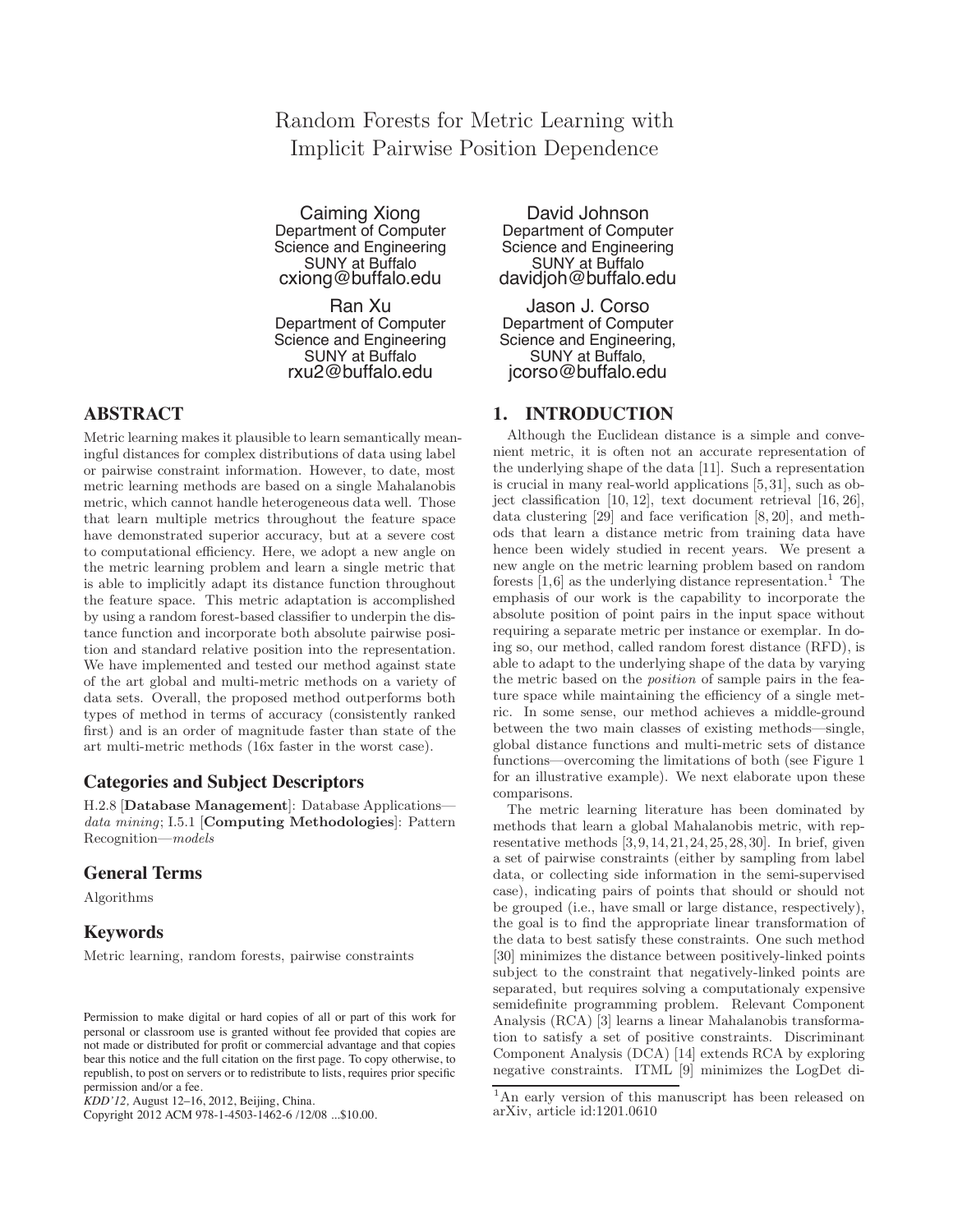

**Figure 1: An example using a classic swiss roll data set comparing both global and position-specific Mahalanobis-based methods with our proposed method, RFD. All methods, including the baseline Euclidean, perform well at low K-values due to local linearity. However, as K increases and the global nonlinearity of the data becomes important, the monolithic methods' inability to incorporate position information causes their performance to degrade until it is little better than chance. The position-specific ISD method performs somewhat better, but even with a Mahalanobis matrix at every point it is unable to capture the globally nonlinear relations between points. Our method, by comparison, shows no degradation as K increases. (3 classes, 900 samples, validated using K-nearest neighbor classification, with varying K)**

vergence under positive and negative linear constraints, and LMNN [24, 28] learns a distance metric through the maximum margin framework. Nguyen et al. [21] formulate metric learning as a quadratic semidefinite programming problem with local neighborhood constraints and linear time complexity in the original feature space. More recently, researchers have begun developing fast algorithms that can work in an online manner, such as POLA [23], MLCL [13] and LEGO [15].

These global methods learn a single Mahalanobis metric using the relative position of point pairs:

$$
Dist\left(\mathbf{x}_i, \mathbf{x}_j\right) = \left(\mathbf{x}_i - \mathbf{x}_j\right)^{\mathsf{T}} \mathbf{W}(\mathbf{x}_i - \mathbf{x}_j)
$$
(1)

Although the resulting single metric is efficient, it is limited in its capacity to capture the shape of complex data(see Figure 1 as example). In contrast, a second class, called multi-metric methods [11, 12, 29], distributes distance metrics throughout the input space; in the limit, they estimate a distance metric per instance or exemplar, e.g. [11,12] for the case of Mahalanobis metrics. Zhan et al. [32] extend [11] by propagating metrics learned on training exemplars to learn a metric matrix for each unlabeled point as well. However, these point-based multi-metric methods all suffer from high time and space complexity due to the need to learn and store  $O(N)$  d by d metric matrices. Wu et al. [29] learns a Bregman distance function which does not need to store the metric matrices for each data points, but it needs to take  $\mathbf{O}(N)$  time to calculate the distance of single pair of points which is impractical for large scale data sets. A more efficient approach to this second class is to divide the data into subsets and learn a metric for each subset [2, 27]. However, these methods have strong assumptions in generating these subsets; for example, [2] learns at most one metric per category, forfeiting the possibility that different samples within a category may require different metrics.

We propose a metric learning method that is able to achieve both the efficiency of the global methods and specificity of the multi-metric methods. Our method, the random forest distance (RFD), transforms the metric learning problem

into a binary classification problem and uses random forests as the underlying representation [1, 4, 6, 17]. In this general form, we are able to incorporate the position of samples implicitly into the metric and yet maintain a single and efficient global metric. To that end, we use a novel point-pair mapping function that encodes both the position of the points relative to each other and their absolute position within the feature space. Our experimental analyses demonstrate the importance of incorporating position information into the metric (Section 3).

We use the random forest as the underlying representation for several reasons. First, the output of the random forest algorithm is a simple "yes" or "no" vote from each tree in the forest. In our case, "no" votes correspond to positively constrained training data, and "yes" votes correspond to negatively constrained training data. The number of yes votes, then, is effectively a distance function, representing the relative resemblance of a point pair to pairs that are known to be dissimilar versus pairs that are known to be similar. Second, random forests are efficient and scale well, and have been shown to be one of the most powerful and scalable supervised methods for handling high-dimensional data [7]—in contrast to instance-specific multi-metric methods [11, 12], the storage requirement of our method is independent of the size of the input data set. Our experimental results indicate RFD is at least 16 times faster than the state of the art multi-metric method. Third, because random forests are non-parametric, they make minimal assumptions about the shape and patterning of the data [6]. affording a flexible model that is inherently nonlinear. In the next section, we describe the new RFD method in more detail, followed by a thorough comparison to the state of the art in Section 3.

# **2. RANDOM FOREST DISTANCE: IMPLIC-ITLY POSITION-DEPENDENT METRIC LEARNING**

Our random forest-based approach is inspired by several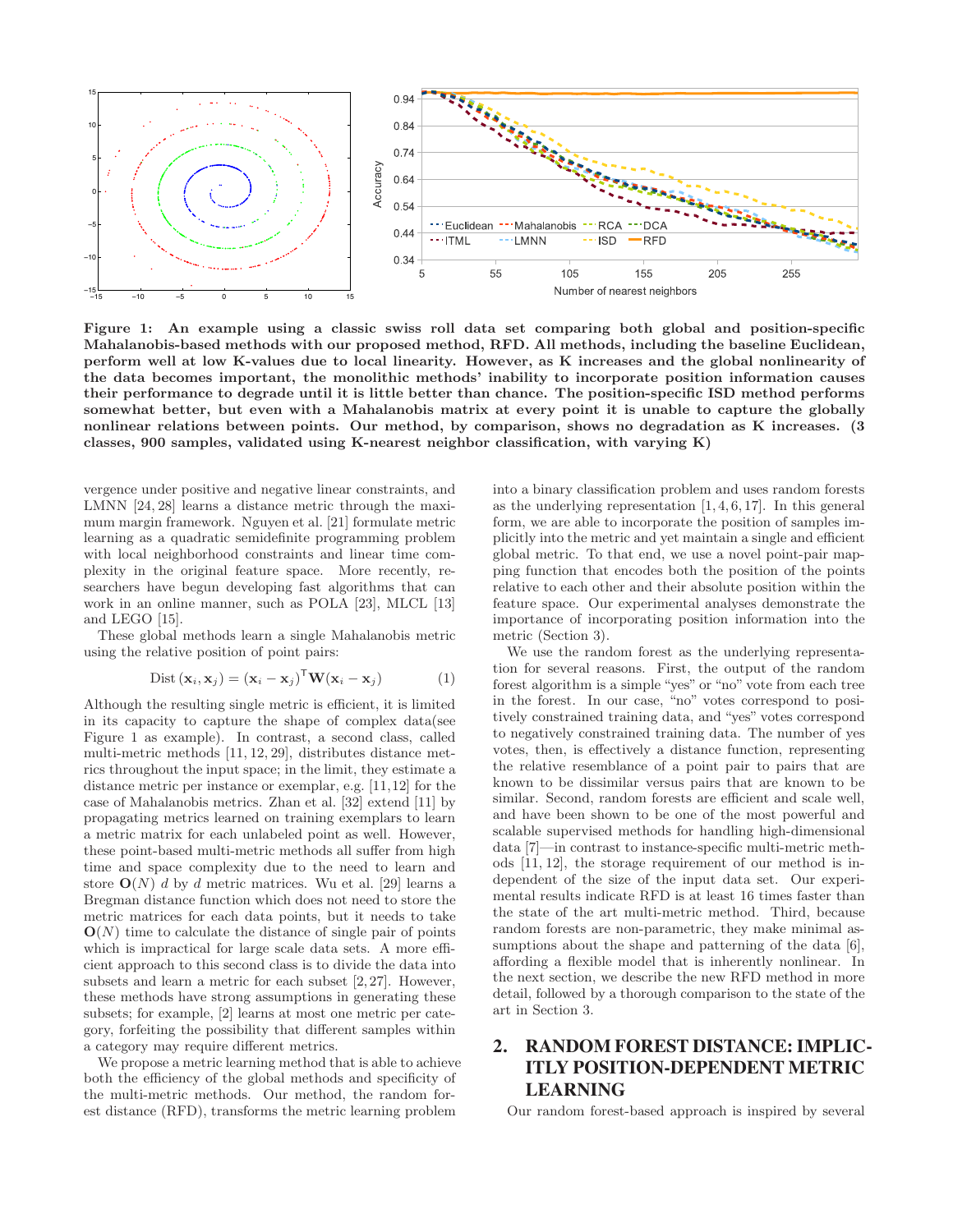other recent advances in metric learning [2,23] that reformulate the metric learning problem into a classification problem. However, where these approaches restricted the form of the learned distance function to a Mahalanobis matrix, thus precluding the use of position information, we adopt a more general formulation of the classification problem that removes this restriction.

Given the instance set  $X = {\mathbf{x}_1, \mathbf{x}_2, \cdots, \mathbf{x}_N}$ , each  $\mathbf{x}_i \in$  $\mathbb{R}^m$  is a vector of m features. Taking a geometric interpretation of each  $\mathbf{x}_i$ , we consider  $\mathbf{x}_i$  the *position* of sample i in the space  $\mathbb{R}^m$ . The value of this interpretation will become clear throughout the paper as the learned metric will implicitly vary over  $\mathbb{R}^m$ , which allows it to adapt the learned metric based on local structure in a manner similar to the instance-specific multi-metric methods, e.g., [11]. Denote two pairwise constraint sets: a must-link constraint set  $S = \{(\mathbf{x}_i, \mathbf{x}_j) | \mathbf{x}_i \text{ and } \mathbf{x}_j \text{ are similar} \}$  and a cannot-link constraint set  $D = \{(\mathbf{x}_i, \mathbf{x}_j) | \mathbf{x}_i \text{ and } \mathbf{x}_j \text{ are dissimilar}\}.$  For any constraint  $(\mathbf{x}_i, \mathbf{x}_j)$ , denote  $y_{ij}$  as the ideal distance between **x**<sub>*i*</sub> and **x**<sub>*j*</sub>. If  $(\mathbf{x}_i, \mathbf{x}_j) \in S$ , then the distance  $y_{ij} = 0$ , otherwise, their distance  $y_{ij} = 1$ . Therefore, we seek a function Dist  $( \cdot, \cdot)$  from an appropriate function space H:

$$
\text{Dist}(\cdot, \cdot)^* = \text{argmin}_{\text{Dist}(\cdot, \cdot) \in H} \frac{1}{|S \cup D|} \sum_{(\mathbf{x}_i, \mathbf{x}_j) \in S \cup D} l(\text{Dist}(\mathbf{x}_i, \mathbf{x}_j), y_{ij}),
$$
\n<sup>(2)</sup>

where  $l(\cdot)$  is some loss function that will be specified by the specific classifier chosen. In our random forests case, we minimize expected loss, as in many classification problems. So consider  $Dist(\cdot, \cdot)$  to be a binary classifier for the classes 0 and 1. For flexibility, we redefine the problem as Dist  $(\mathbf{x}_i, \mathbf{x}_j) = F(\phi(\mathbf{x}_i, \mathbf{x}_j))$ , where  $F(\cdot)$  is some classification model, and  $\phi(\mathbf{x}_i, \mathbf{x}_j)$  is a mapping function that maps the pair  $(\mathbf{x}_i, \mathbf{x}_j)$  to a feature vector that will serve as input for the classifier function  $F$ . To train  $F$ , we transform each constraint pair using the mapping function  $\{(\mathbf{x}_i, \mathbf{x}_j), y_{ij}\}\rightarrow$  $\{\phi(\mathbf{x}_i, \mathbf{x}_j), y_{ij}\}\$ and submit the resulting set of vectors and labels as training data. We next describe the feature mapping function  $\phi$ .

### **2.1 Mapping function for implicitly positiondependent metric learning**

In actuality, all metric learning methods implicitly employ a mapping function  $\phi(\mathbf{x}_i, \mathbf{x}_j)$ . Standard Mahalanobis-based methods all learn a (positive semidefinite) metric matrix **W**, and a distance function of the form Dist  $(\mathbf{x}_i, \mathbf{x}_j) = (\mathbf{x}_i - \mathbf{x}_j)$  $(\mathbf{x}_i)^{\mathsf{T}} \mathbf{W}(\mathbf{x}_i - \mathbf{x}_j)$ , which can be reformulated as Dist  $(\mathbf{x}_i, \mathbf{x}_j)$  =  $[\mathbf{\ddot{W}}]^\mathsf{T}[(\mathbf{x}_i - \mathbf{x}_j)(\mathbf{x}_i - \mathbf{x}_j)^\mathsf{T}],$  where  $[\cdot]$  denotes vectorization or *flattening* of a matrix. Mahalanobis-based methods can thus be viewed as using the mapping function  $\phi(\mathbf{x}_i, \mathbf{x}_j)$  =  $[\vec{\mathbf{x}}_i - \mathbf{x}_j)(\mathbf{x}_i - \mathbf{x}_j)^T]$ . This function encodes only relative position information, and adapting it to include absolute position information yields significant theoretical problems for Mahalanobis methods based on global weights (see Section 2.2).

However, our formulation affords a more general mapping function:

$$
\phi(\mathbf{x}_i, \mathbf{x}_j) = \begin{bmatrix} \mathbf{u}(\mathbf{x}_i, \mathbf{x}_j) \\ \mathbf{v}(\mathbf{x}_i, \mathbf{x}_j) \end{bmatrix} = \begin{bmatrix} |\mathbf{x}_i - \mathbf{x}_j| \\ \frac{1}{2} (\mathbf{x}_i + \mathbf{x}_j) \end{bmatrix} ,
$$
 (3)

which considers both the relative location of the samples

**u** as well as their absolute position **v**. The output feature vector is the concatenation of these two and in  $\mathbb{R}^{2m}$ .

The relative location **u** represents the same information as the Mahalanobis mapping function. Note that we take the absolute value of **u** to enforce symmetry within the learned metric. The primary difference between our mapping function and that of previous methods is thus the information contained in **v**—the mean of the two point vectors. These features localize each mapped pair to a region of the space, which allows our method to adapt to heterogeneous distributions of data. It is for this reason that we consider our learned metric to be implicitly position-dependent. Note the earlier methods that learn position-based metrics, i.e. the methods that learn a metric per instance such as [11], incorporate absolute position of each instance only, whereas we incorporate the absolute position of each instance pair, which adds additional modeling versatility.

We note that alternate encodings of the position information are possible but have shortcomings. For example, we could choose to simply concatenate the position of the two points rather than average them, but this approach raises the issue of ordering the points. Using  $\mathbf{v} = \begin{bmatrix} \mathbf{x}_i^{\mathsf{T}} & \mathbf{x}_j^{\mathsf{T}} \end{bmatrix}^{\mathsf{T}}$ would again yield a nonsymmetric feature, and an arbitrary ordering rule would not guarantee meaningful feature comparisons. The usefulness of position information varies depending on the data set. For data that is largely linear and homogenous, including **v** will only add noise to the features, and could worsen the accuracy. In our experiments, we find that for many real data sets (and particularly for more difficult data sets) the inclusion of **v** significantly improves the performance of the metric (see Section 3).

#### **2.2 Why not Mahalanobis?**

Before investigating the use of wholly new metric representations, it is reasonable to consider the use of absolute position information in a traditional Mahalanobis or Mahalanobis-like metric based on global weights. Here we show that such a formulation has immediate theoretical shortcomings.

Assume there exists a Mahalanobis metric  $M > 0$  utilizing our position-embedded mapping function. Consider that  $M =$  $\begin{bmatrix} \hat{M}_{uu} & M_{uv} \\ M_{vu} & M_{vv} \end{bmatrix}$ . Since  $M > 0$ , we know  $M_{uu} > 0$  and  $M_{vv} > 0.$ 

Now, for any two points  $\mathbf{x}_i$  and  $\mathbf{x}_j$  such that  $\mathbf{x}_i = k$ .  $\mathbf{x}_i$  where k is a scalar, let us build two pairs  $(\mathbf{x}_i, \mathbf{x}_i)$  and  $(\mathbf{x}_j, \mathbf{x}_j)$ . Obviously the distance between each of these point pairs should be small, so the difference between these two distances should also be small:

$$
Dist(\mathbf{x}_i, \mathbf{x}_i) - Dist(\mathbf{x}_j, \mathbf{x}_j) = \begin{bmatrix} \mathbf{u}(\mathbf{x}_i, \mathbf{x}_i) \\ \mathbf{v}(\mathbf{x}_i, \mathbf{x}_i) \end{bmatrix}^T \cdot M \cdot \begin{bmatrix} \mathbf{u}(\mathbf{x}_i, \mathbf{x}_i) \\ \mathbf{v}(\mathbf{x}_i, \mathbf{x}_i) \end{bmatrix} - \begin{bmatrix} \mathbf{u}(\mathbf{x}_j, \mathbf{x}_j) \\ \mathbf{v}(\mathbf{x}_j, \mathbf{x}_j) \end{bmatrix}^T \cdot M \cdot \begin{bmatrix} \mathbf{u}(\mathbf{x}_j, \mathbf{x}_j) \\ \mathbf{v}(\mathbf{x}_j, \mathbf{x}_j) \end{bmatrix}
$$

Since  $\mathbf{u}(\mathbf{x}_i, \mathbf{x}_i) = \mathbf{u}(\mathbf{x}_j, \mathbf{x}_j) = 0$ ,

$$
Dist(\mathbf{x}_i, \mathbf{x}_i) - Dist(\mathbf{x}_j, \mathbf{x}_j) = \mathbf{v}(\mathbf{x}_i, \mathbf{x}_i)^T M_{vv} \mathbf{v}(\mathbf{x}_i, \mathbf{x}_i)
$$

$$
-\mathbf{v}(\mathbf{x}_j, \mathbf{x}_j)^T M_{vv} \mathbf{v}(\mathbf{x}_j, \mathbf{x}_j)
$$

Since  $\mathbf{x}_i = k \cdot \mathbf{x}_j$ ,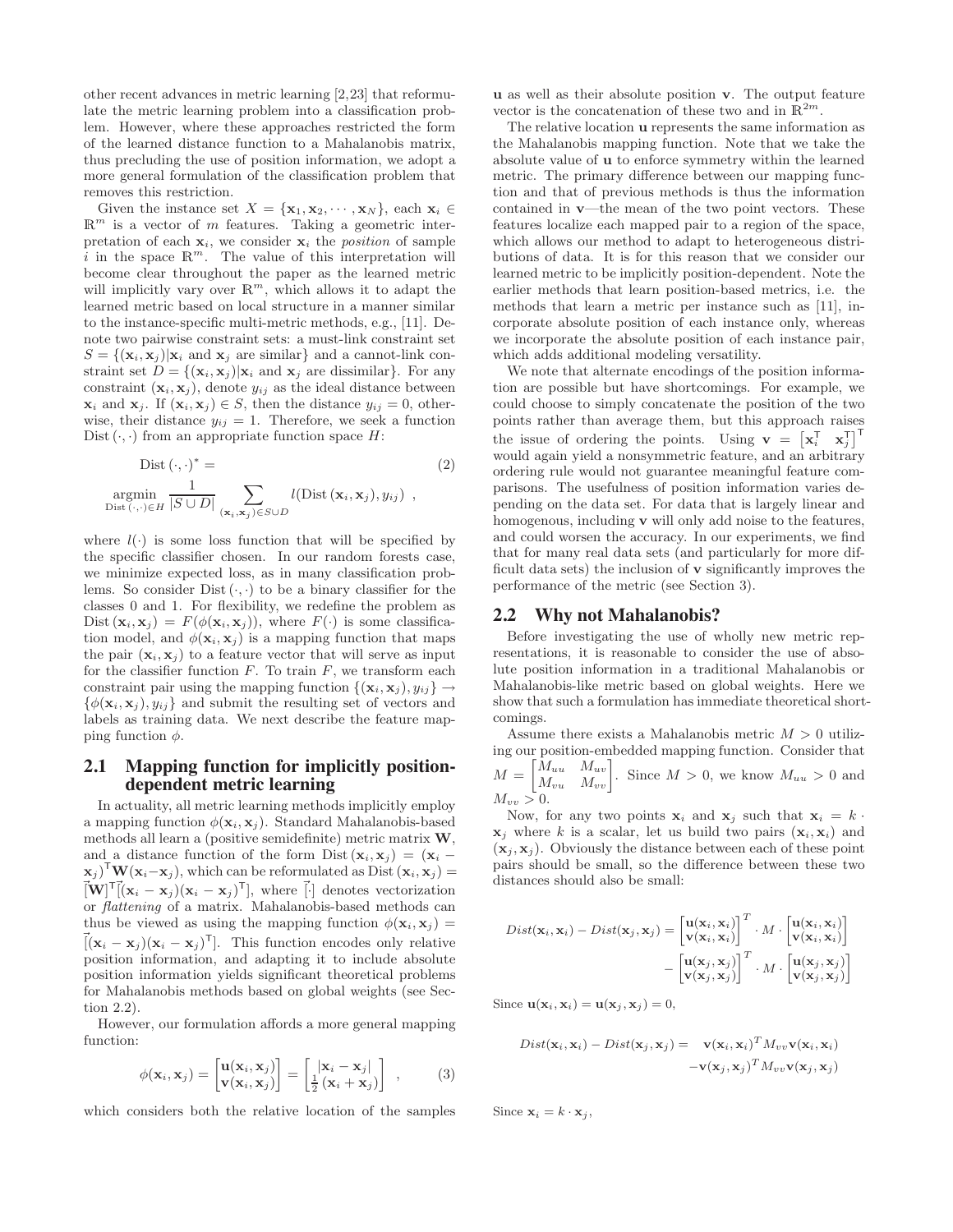**Table 1: UCI data sets used for KNN-classification testing**

| $_{\text{Dataset}}$         | Size | $\lim_{\longrightarrow}$ | No. Classes $\blacksquare$ | Dataset                                 | Size | Dim. | . Classes<br>No. |
|-----------------------------|------|--------------------------|----------------------------|-----------------------------------------|------|------|------------------|
| Balance                     | 625  |                          |                            | <b>Tris</b>                             | 150  |      |                  |
| <b>BUPA Liver Disorders</b> | 345  |                          |                            | Pima Indians Diabetes                   | 768  |      |                  |
| Breast Cancer               | 699  | 10                       |                            | Wine                                    | 178  | 13   |                  |
| Image Segmentation          | 2310 | 19                       |                            | Sonar                                   | 208  | 60   |                  |
| Semeion Handwritten Digits  | 1593 | 256                      | 10                         | Multiple Features<br>Handwritten Digits | 2000 | 649  | 10               |

$$
Dist(\mathbf{x}_i, \mathbf{x}_i) - Dist(\mathbf{x}_j, \mathbf{x}_j) = (k^2 - 1)(\mathbf{v}(\mathbf{x}_j, \mathbf{x}_j))^T M_{vv}(\mathbf{v}(\mathbf{x}_j, \mathbf{x}_j))
$$

Thus, as  $k \to +\infty$ ,  $Dist(\mathbf{x}_i, \mathbf{x}_i) - Dist(\mathbf{x}_j, \mathbf{x}_j) \to +\infty$ .

This is a nonsensical result, and clearly undesirable in a metric. For this reason, traditional Mahalanobis formulations based on global covariance weights are not suitable for use with our position-sensitive mapping function, and we thus pursue alternative distance representations.

#### **2.3 Random forests for metric learning**

Random forests are well studied in the machine learning literature and we do not describe them in any detail; the interested reader is directed to [1, 6]. In brief, a random forest is a set of  $T$  decision trees  $\{f_t\}_{t=1}^T$  operating on a common feature space, in our case  $\mathbb{R}^{2m}$ . To evaluate a point-pair  $(\mathbf{x}_i, \mathbf{x}_j)$ , each tree independently classifies the sample (based on the leaf node at which the point-pair arrives) as similar or dissimilar (0 or 1, respectively) and the forest averages them, essentially regressing a distance measure on the point-pair:

$$
Dist(\mathbf{x}_i, \mathbf{x}_j) = F(\phi(\mathbf{x}_i, \mathbf{x}_j)) = \frac{1}{T} \sum_{t=1}^T f_t(\phi(\mathbf{x}_i, \mathbf{x}_j)) , \qquad (4)
$$

where  $f_t(\cdot)$  is the classification output of tree t.

It has been found empirically that random forests scale well with increasing dimensionality, compared with other classification methods [7], and, as a decision tree-based method, they are inherently nonlinear. Hence, our use of them in RFD as a regression algorithm allows for a more scalable and more flexible metric than is possible using Mahalanobis methods. Moreover, the incorporation of position information into this classification function (as described in Section 2.1) allows the metric to implicitly adapt to different regions over the feature space. In other words, when a decision tree in the random forest selects a node split based on a value of the absolute position **v** sub-vector (see Eq. 3), then all evaluation in the sub-tree is localized to a specific half-space of  $\mathbb{R}^m$  . Subsequent splits on elements of  $\mathbf v$  further refine the sub-space of emphasis  $\mathbb{R}^m$ . Indeed, each path through a decision tree in the random forest is localized to a particular (possibly overlapping) sub-space.

The RFD is not technically a metric but rather a pseudosemimetric. Although RFD can easily be shown to be non-negative and symmetric, it does not satisfy the triangle inequality (i.e.,  $Dist(\mathbf{x}_1, \mathbf{x}_2) \leq Dist(\mathbf{x}_1, \mathbf{x}_3) + Dist(\mathbf{x}_2, \mathbf{x}_3)$  or the implication that Dist $(\mathbf{x}_1, \mathbf{x}_2)=0 \implies \mathbf{x}_1 = \mathbf{x}_2$ , sometimes called identity of indiscernibles. It is straightforward to construct examples for both of these cases. Although this point may appear problematic, it is not uncommon in the metric learning literature. For example, by necessity, no metric whose distance function varies across the feature space can guarantee the triangle inequality is satisfied. [11, 12] similarly cannot satisfy the triangle inequality. Our method must violate the triangle inequality in order to fulfill our original objective of producing a metric that incorporates position data. Moreover, our extensive experimental results demonstrate the capability of RFD as a distance (Section 3).

#### **2.4 Theoretic analysis of RFD performance**

For simplicity, we assume that the classes of must-link and cannot-link are balanced  $|S| == |D|$ . For the case of a single random decision tree, we suppose each leaf has a true probabilistic margin  $\gamma$  with a total of C training pairs that reach the leaf during the training process. Thus, a fraction  $\frac{1}{2} + \gamma$  of C training pairs belongs to one class (e.g. must-link pair constraints), and a fraction  $\frac{1}{2} - \gamma$  of them belong to the other class (e.g. cannotlink pair constraints). We denote a leaf as a must-link leaf if a majority of the training pairs in the leaf are must-link, and likewise denote it a cannot-link leaf if the majority of pairs are cannot-link. According to [19], it is straightforward to show that the probability that must-link pair will end up in a must-link leaf during testing is  $\frac{1}{2} + \gamma$ , and similarly for cannot-link pairs.

For the purposes of establishing error bounds, we can relax RFD to a binary classification algorithm that discriminates between must-link and cannot-link pairs. We do this by employing an evidence voting [22] procedure, wherein we drop a test pair through the  $T$  learned random decision trees and take the mode of the  $C \cdot T$  training pairs stored in the leaves reached by the testing pair as a classification result. Given this setup, we can establish an upper bound on pair classification error in RFD:

PROPOSITION 1. The probability of pair classification error in  $RFD P(\epsilon)_{RFD}$  is  $\leq \exp(-8CT\gamma^4)$ .

PROOF. Details in [22].  $\Box$ 

**Computational complexity** Since all trees are generated independently, we can build these trees in parallel. Thus the major computational cost for our method is the generation of single tree based on training data. For building single tree, it takes  $\mathcal{O}(n \log n)$  time. And the learning processes of nodes from the same depth of one tree are also independent, so we can use the parallel computing technique for learning the nodes of same depth of tree to make our method more efficient.

## **3. EXPERIMENTS AND ANALYSIS**

In this section, we present a set of experiments comparing our method to state of the art metric learning techniques on both a range of UCI data sets (Table 1) and an image data set taken from the Corel database. To substantiate our claim of computational efficiency, we also provide an analysis of running time efficiency relative to an existing position-dependent metric learning method. We also include results illustrating the effect of varying forest sizes on our algorithm's accuracy.

For the UCI data sets, we compare performance at the **K**nearest neighbor classification task against both standard Mahalanobis methods and point-based position-dependent methods.<sup>2</sup> For the former, we test  $K-NN$  classification accuracy at a range of **K**-values (as in Figure 1), while the latter relies on results published by other methods' authors, and thus uses a fixed **K**. For the image data set, we measure accuracy at **K**-NN retrieval,

<sup>2</sup>We note that previous work has established a connection between random forests and nearest neighbor analysis [18], but this relationship does not apply to RFD. In RFD, the "points" within the forest are actually point pairs, and thus potential nearest neighbors identified via the forest would represent similar pair constraints, rather than similar data elements.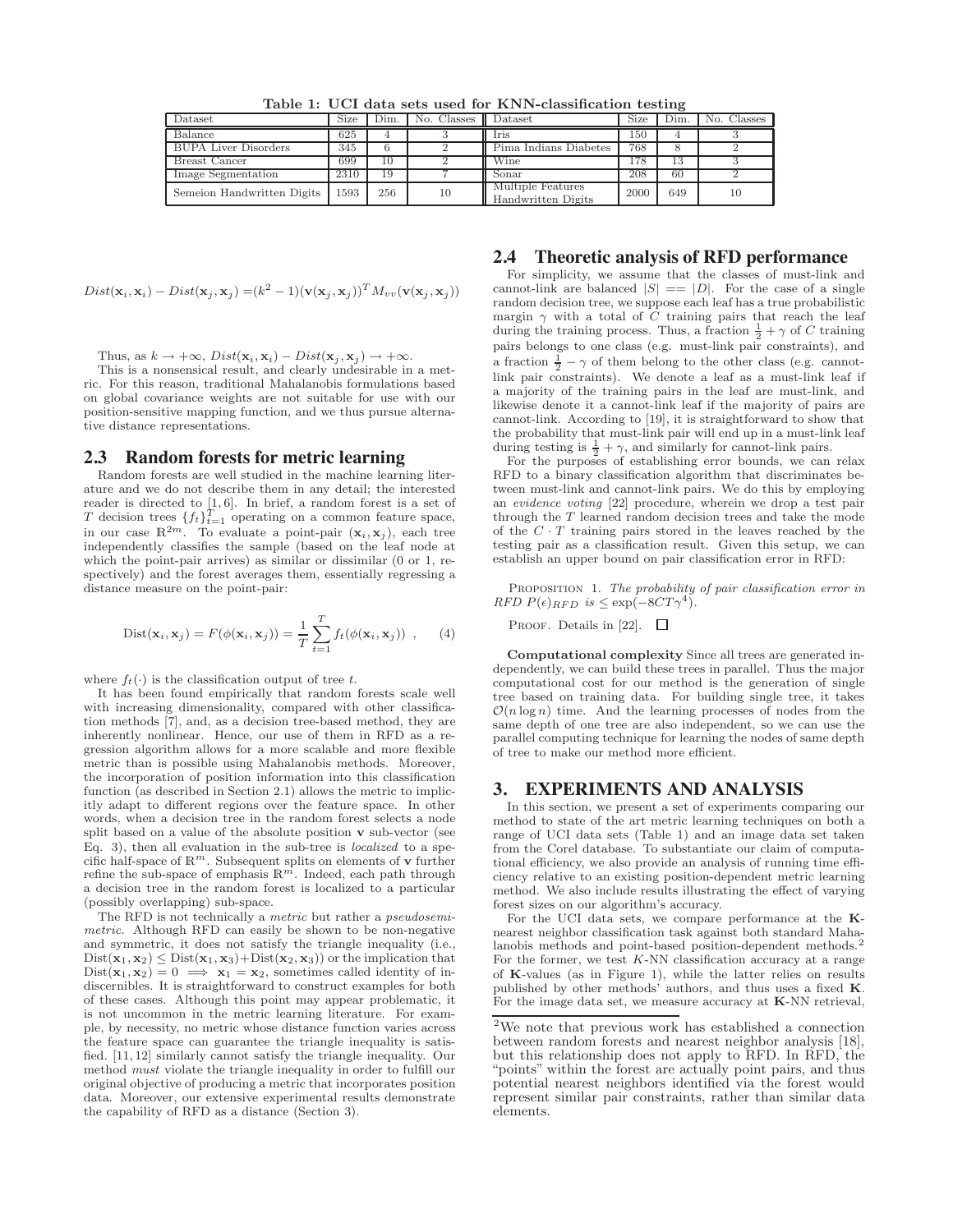rather than **K**-NN classification. We compare our results to several Mahalanobis methods.

The following is an overview of the primary experimental findings to be covered in the following sections.

- 1. RFD has the best overall performance on ten UCI data sets ranging from 4 to 649 dimensions against four state of the art and two baseline global Mahalanobis-based methods (Figure 2 and Table 2).
- 2. RFD has comparable or superior accuracy to state of the art position-specific methods (Table 3).
- 3. RFD is 16 to 85 times faster than the state of the art position-specific method (Table 4).
- 4. RFD outperforms the state of the art in nine out of ten categories in the benchmark Corel image retrieval problem (Figure 4).

# **3.1 Comparison with global Mahalanobis metric learning methods**

We first compare our method to a set of state of the art Mahalanobis metric learning methods: RCA [3], DCA [14], Information-Theoretic Metric Learning (ITML) [9] and distance metric learning for large-margin nearest neighbor classification (LMNN) [24, 28]. For our method, we test using the full feature mapping including relative position data, **u**, and absolute pairwise position data,  $\bf{v}$ , (RFD (+P)) as well as with only relative position data, **u**,  $(RFD (-P))$ . To provide a baseline, we also show results using both the Euclidean distance and a heuristic Mahalanobis metric, where the **W** used is simply the covariance matrix for the data. All algorithm code was obtained from authors' websites, for which we are indebted (our code is available, as well).

We test each algorithm on a number of standard small to medium scale UCI data sets (see Table 1). All algorithms are trained using 1000 positive and 1000 negative constraints per class, with the exceptions of RCA, which used only the 1000 positive constraints and LMNN, which used the full label set to actively select a (generally much larger) set of constraints. In each case, we set the number of trees used by our method to 400 (see Section 3.2 for a discussion of the effect of varying forest sizes).

Testing is performed using 5-fold cross validation on the **K** nearest-neighbor classification task. In each fold, metric constraints, as well as neighbors used for classification, are drawn only from the training data. Rather than selecting a single **K**value for this task, we test with varying **K**s, increasing in increments of 5 up to the maximum possible value for each data set (i.e. the number of elements in the smallest class). By varying **K** in this way, we are able to gain some insight into each method's ability to capture the global variation in a data set. When **K** is small, most of the identified neighbors lie within a small local region surrounding the query point, enabling linear metrics to perform fairly well even on globally nonlinear data by taking advantage of local linearity. However, as **K** increases, local linearity becomes less practical, and the quality of the metric's representation of the global structure of the data is exposed. Though the accuracy results at higher **K** values do not have strong implications for each method's efficacy for the specific task of **K**-NN classification (where an ideal **K** value can just be selected by crossvalidation), they do indicate overall metric performance, and are highly relevant to other tasks, such as retrieval.

Figure 2 shows the accuracy plots for ten UCI datasets. RFD is consistently near the top performers on these various data sets. In the lower dimension case (Iris), most methods perform well, and RFD without position information outperforms RFD with position information (this is the sole data set in which this occurs), which we attribute to the limited data set size (150 samples) and the position information acting as a distractor in this small and highly linear case. In all other cases, the RFD with absolute position information significantly outperforms RFD without it. In many of the more difficult cases (Diabetes, Segmentation, Sonar), RFD with position information significantly outperforms the field. This result is suggestive that RFD can scale well with increasing dimensionality, which is consistent with the findings

from the literature that random forests are one of the most robust classification methods for high-dimensional data [7].

Table 2 provides a summary statistic of the methods by computing the mean-rank (lower better) over the ten data sets at varying **K**-values. For all but one value of **K**, RFD with absolute position information has the best mean rank of all the methods (and for the off-case, it is ranked second). RFD without absolute position information performs comparatively poorer, underscoring the utility of the absolute position information. In summary, the results in Table 2 show that RFD is consistently able to outperform the state of the art in global metric learning methods on various benchmark problems.

## **3.2 Varying forest size**

One question that must be addressed when using RFD is how many trees must or should be learned in order to obtain good performance. Increasing the size of the forest increases computation and space requirements, and past a certain point yields little or no improvement and may possibly over-train. It is beyond the scope of this paper to provide a full answer as to how many trees are needed in RFD, but we have made some observations.

First, the addition of absolute position information noticeably increases the benefit that may be obtained from additional trees (see Figure 3). This result is unsurprising, considering the increased size of the feature vector, as well as the increased degree of fine-tuning possible for a metric that can vary from region to region. Second, in our experiments we observe significant improvements in accuracy up to about 100 trees, even without position information, and would recommend this as a reasonable minimum value. Intuition suggests that larger constraint-sets and more complex data distributions may require larger forests, but these two points have not yet been thoroughly explored by our group.

# **3.3 Comparison with position-specific multimetric methods**

We compare our method to three multi-metric methods that incorporate absolute position (by way of instance-specific metrics): FSM, FSSM and ISD. FSM [11] learns an instance-specific distance for each labeled example. FSSM [12] is an extension of FSM that enforces global consistency and comparability among the different instance-specific metrics. ISD [32] first learns instancespecific distance metrics for each labeled data point, then uses metric propagation to generate instance-specific metrics for unlabeled points as well.

We again use the ten UCI data sets, but under the same conditions used by these methods' authors. Accuracy is measured on the **K**-NN task (**K**=11) with three-fold cross validation. The parameters of the compared methods are set as suggested in [32]. Our RFD method chooses 1% of the available positive constraints and 1% of the available negative constraints, and constructs a random forest with 1000 trees. We report the average result of ten different runs on each data set, with random partitions of training/testing data generated each time (see Table 3). These results show that our RFD method yields performance better than or comparable to state of the art explicit multi-metric learning methods. Additionally, because we only learn one distance function and random forests are an inherently efficient technique, our method offers significantly better computational efficiency than these instance-specific approaches (see Table 4)—between 16 to 85 times faster than ISD.

The comparable level of accuracy is not surprising. While our method is a single metric in form, in practice its implicit positiondependence allows it to act like a multi-metric system. Notably, because our method learns using the position of each point-pair rather than each point, it can potentially encode up to  $n^2$  implicit position-specific metrics, rather than the  $O(n)$  learned by existing position-dependent methods, which learn a single metric per instance/position. RFD is a stronger way to learn a positiondependent metric, because even explicit multi-metric methods will fail over global distances in cases where a single (Mahalanobis) metric cannot capture the relationship between its associated point and every other point in the data.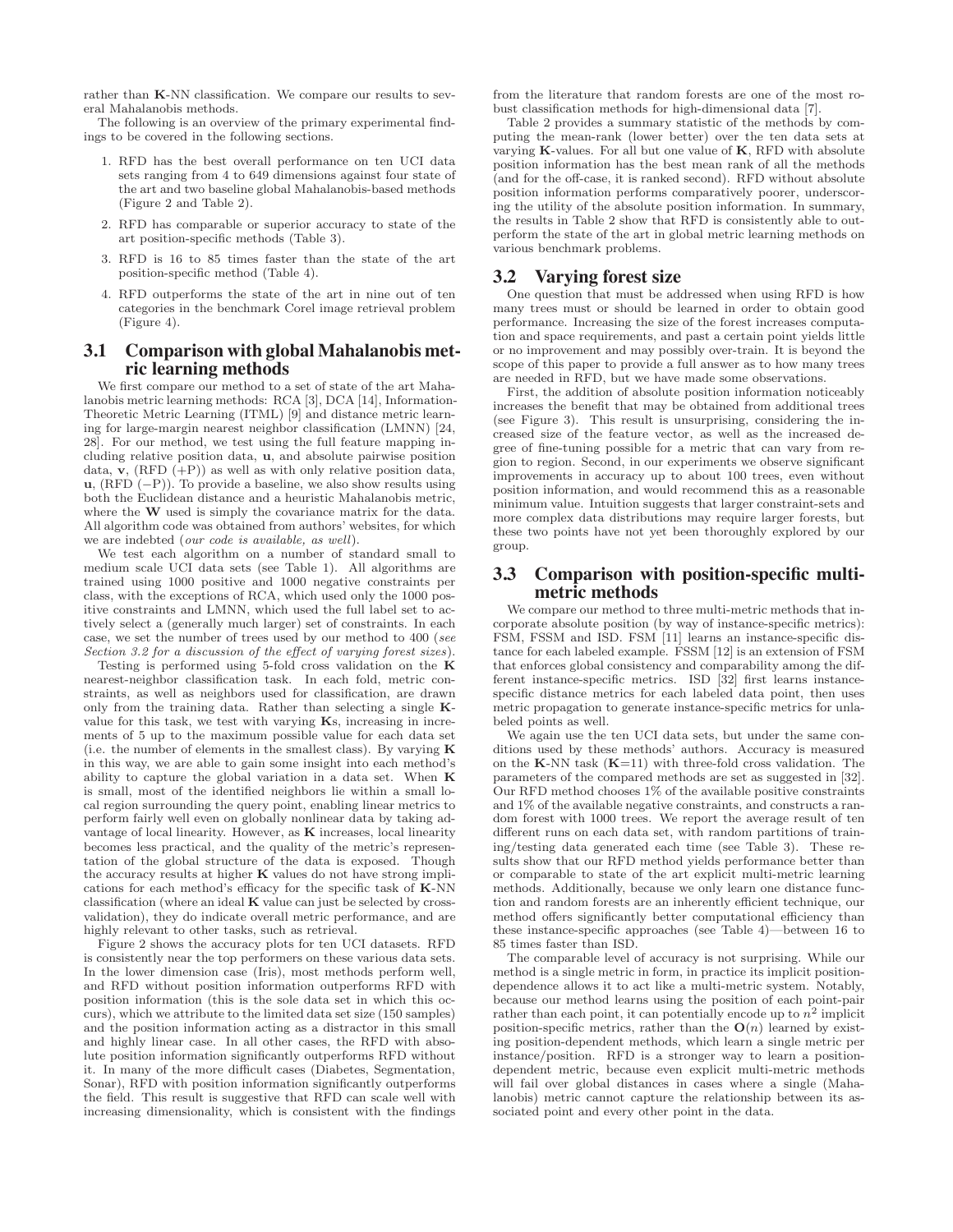

**Figure 2: K-nearest neighbor classification results with varying K values of RFD versus assorted global Mahalanobis methods on 10 UCI data sets . Plots show K-nearest neighbor K-value versus accuracy. Note in particular the segmentation and breast datasets, where RFD shows little or no degradation over increasing distances, while other methods steadily decline in accuracy. Also note that the inclusion of position information in the RFD yields higher performance on all but the low-dimensional and highly linear iris dataset.**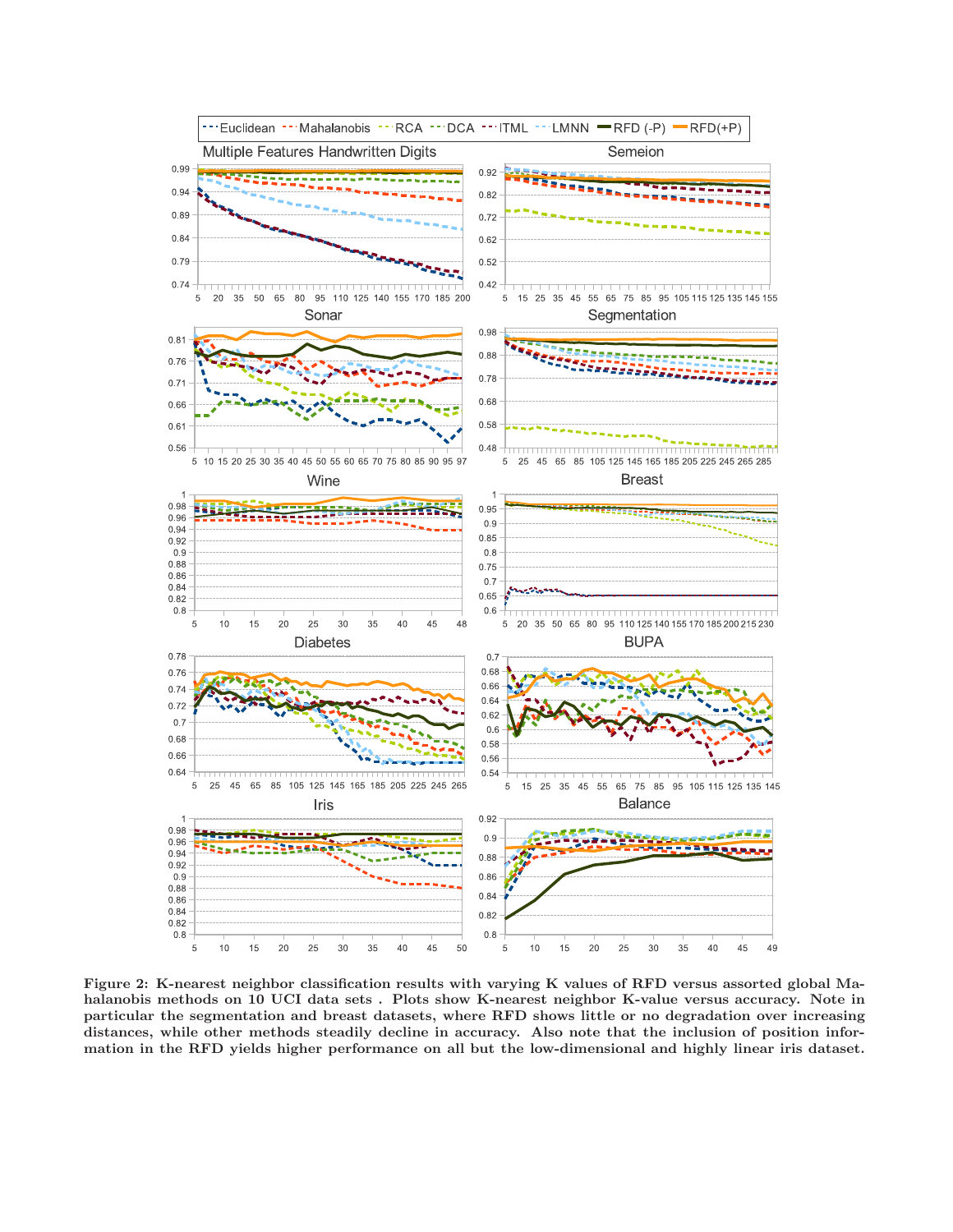**Table 2: Mean K-nearest neighbor classification accuracy ranking on 10 UCI data sets at varying K values (lower rank is better). The mean ranking is shown in each table cell as well as the corresponding overall rank, in parentheses. As expected, Euclidean distance nearly always has the worst rank. RFD with absolute position information attains the best rank in nearly all cases, and the relative performance of both RFD methods improves as K increases.**

| $k$ -value | Euclid        | Mahal         | RCA                     | 1)       | MГ                    | 'N⊥                          | RF1<br>–                     | RFD           |
|------------|---------------|---------------|-------------------------|----------|-----------------------|------------------------------|------------------------------|---------------|
| 5          | 5.8<br>8      | 5.            | 4.3<br>4                | 5<br>4.8 | 3<br>3.9              | $3.2\,$<br>$^{\prime}2$      | 5.4<br>6                     | 2.9           |
| 10         | 8<br>6.       | 5.6           | 3<br>3.7                | 4.6<br>4 | 5<br>4.8              | 2.9                          | 6<br>5.1                     | $3.2\,$<br>′2 |
| 15         | 8<br>b.       | 6<br>Ð.<br>.4 | $\left(3\right)$<br>3.9 | 5<br>4.1 | 5.6                   | $\mathbf{2}^{\prime}$<br>3.1 | 4.6<br>4                     | 3<br>Ί        |
| 20         | 5.6<br>8      | 5             | $\left(3\right)$<br>3.8 | 5<br>5.2 | 5.3<br>6              | 3.7<br>$^{\prime}2$<br>⇁     | 4.5<br>$\cdot$ 4             | $2.5\,$       |
| 25         | 8<br>6.       | 6<br>5.3      | 3                       | 4.5<br>4 | 5.4                   | 3.4<br>'2                    | 4.8<br>5                     | 2.5           |
| 30         | 5.8           | 8<br>5.9      | 5<br>4.5                | 3<br>4.3 | 6<br>5.3              | $^{'2}$<br>3.5               | 4.3<br>΄3                    | $2.4\,$       |
| 35         | 8<br>5.8      | 6<br>5.       | 4.3<br>$\pm$            | 5<br>4.9 | $\overline{ }$<br>5.5 | ΄3<br>4                      | $\mathbf{c}^{\prime}$<br>3.8 | 2.3           |
| 45         | 8<br>6.<br>.6 | 6<br>5.5      | 4.4                     | 4.<br>4  | 5.9                   | 3.3<br>$^{\prime}2$          | 3                            | $^{1.8}$      |
| Max        | 8<br>6.5      | 6.            | 5<br>5.1                | 3<br>3.1 | 5.5<br>6              | 3.7<br>΄3                    | ′2<br>3.5                    | 1.9           |

**Table 3: Comparison of test error (mean** ± **STD) for position-dependent metric learning methods. The best performance on each data set is shown in bold. We note that our method yields the best accuracy on 3 out of 5 data sets tested, and is within 1% of the best on the remaining 2.**

| Dataset         | RFD.              | ISD L1            | ISD L2            | <b>FSM</b>        | <b>FSSM</b>       |
|-----------------|-------------------|-------------------|-------------------|-------------------|-------------------|
| Balance         | $.120 + .024$     | $.114 + .013$     | $.116 + .014$     | $0.134 + 020$     | $0.143 + 0.013$   |
| <b>Diabetes</b> | $.241 {\pm} .028$ | $.287 + .019$     | $.269 \pm .023$   | $.342 + .050$     | $.322 + .232$     |
| Breast (Scaled) | $.030 {\pm} .011$ | $.0.31 \pm .010$  | $.030 {\pm} .010$ | $.102 + .041$     | $.112 + .029$     |
| German          | $.277 \pm .039$   | $.277 \pm .015$   | $.274 + .013$     | $.275 \pm .021$   | $0.275 \pm 0.060$ |
| Haberman        | $.273 {\pm} .029$ | $.277 {\pm} .029$ | $.273 {\pm} .025$ | $.276 {\pm} .032$ | $.276 \pm .029$   |

**Table 4: Run-time comparison of ISD and RFD (with position information, using 1000 trees) across several UCI data sets. All times are in seconds. Results were obtained by performing 5-fold cross validation and averaging the time for each fold.** <sup>∗</sup>**Note that ISD is multithreading across 12 cores, while our implementation of RFD is fully sequential.**

| $_{\text{dataset}}$ | $ISD$ Time* | RFD Time | ISD:RFD Ratio |
|---------------------|-------------|----------|---------------|
| Iris                | 34.6        |          | 16.4          |
| Balance             | 620.3       | 11.2     | 55.3          |
| Breast (scaled)     | 657.4       | 7.8      | 84.6          |
| Diabetes            | 849.5       | 14.7     | 57.8          |

### **3.4 Retrieval on the Corel image data set**

We also evaluate our method's performance on the challenging image retrieval task because this task differs from **K**-NN classification by emphasizing the accuracy of individual pairwise distances rather than broad patterns. For this task, we use an image data set taken from the Corel image database. We select ten image categories of varying types (cats, roses, mountains, etc.—the classes and images are similar to those used by Hoi et al. to validate DCA [14]), each with a clear semantic meaning. Each class contains 100 images, for a total of 1000 images in the data set.

For each image, we extract a 36-dimensional low-level feature vector comprising color, shape and texture. For color, we extract mean, variance and skewness in each HSV color channel, and thus obtain 9 color features. For shape, we employ a Canny edge detector and construct an 18-dimensional edge direction histogram for the image. For texture, we apply Discrete Wavelet Transfor-

mation (DWT) to graylevel versions of original RGB images. A Daubechies-4 wavelet filter is applied to perform 3-level decomposition, and mean, variance and mode of each of the 3 levels are extracted as a 9-dimensional texture feature.

We compare three state of the art algorithms and a Euclidean distance baseline: ITML, DCA, and our RFD method (with absolute position information). Since retrieval problem is different from classification problem, there is no label for each point, only have labels for pairs such as must-link or cannot-link. But in the training process of LMNN, it needs the class label for each training points. Therefore we did not use the LMNN in the retrieval experiments.

For ITML, we vary the parameter  $\gamma$  from 10<sup>-4</sup> to 10<sup>4</sup> and choose the best  $(10^{-3})$ . For each method, we generate 1% of the available positive constraints and 1% of the available negative constraints (as proposed in [14]). For RFD, we construct a random forest with 1500 trees. Using five-fold cross validation, we retrieve the 20 nearest neighbors of each image under each metric. Accuracy is determined by counting the fraction of the retrieved images that are the same class as the image that retrieved them. We repeat this experiment 10 times with differing random folds and report the average results in Figure 4. RFD clearly outperforms the other methods tested, achieving the best accuracy on all but the cougar category. Also note that ITML performs roughly on par with or worse than the baseline on 7 classes, and DCA on 5, while RFD fails only on 1, indicating again that RFD provides a better global distance measure than current state of the art approaches, and is less likely to sacrifice performance in one region in order to gain it in another.

## **4. CONCLUSION**

In this paper, we have proposed a new angle on the metric learning problem utilizing random forests. Our method, called random forest distance (RFD), incorporates conventional relative position information as well as absolute position of point pairs into the learned metric, and hence implicitly adapts the positon-based metric through the feature space. Our evaluation has demonstrated the capability of RFD, which attains the best overall performance in terms of accuracy and speed on a variety of benchmarks.

There are immediate directions of further inquiry that have been paved with this paper. First, RFD further demonstrates the capability of classification methods as a foundation for metric learning. Similar feature mapping functions and other underlying forms for the distance function need to be investigated. Second, the usefulness of absolute pairwise position information is clear from our work—a good indication of the need for multiple metrics. Open questions remain about other representations for position information as well as the use of position in other metric forms. We are also investigating the use of RFD on larger-scale, more diverse data sets like the MIT SUN image classification data set.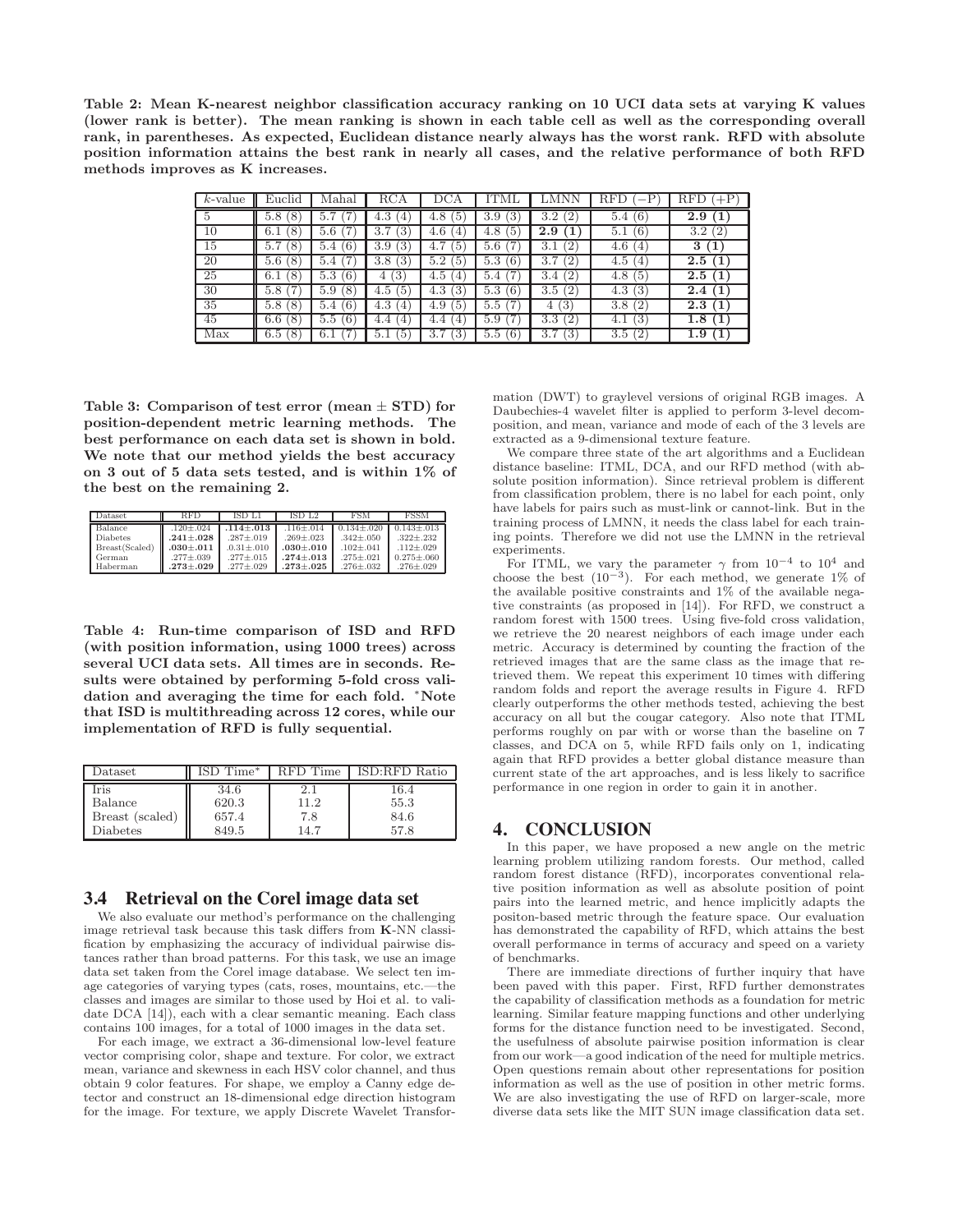

**Figure 3: Effect of forest size on RFD performance on the UCI diabetes data set. Results were obtained by averaging results from 10 runs, each using 5-fold cross validation. Both with and without position information, increasing forest size yields notable improvements in accuracy up to about 100 trees. If no position information is included, then additional trees beyond this point provide modest gains at best. With position information, larger forests do appear to allow more fine-tuning, and can produce noticable improvements up to at least**



**Figure 4: Average retrieval precision on top 20 nearest neighbors of images in the Corel data set. RFD outperforms DCA, ITML and the baseline Euclidean measure on all but one category.**

# **5. ACKNOWLEDGEMENT**

**500 trees.**

This work was partially supported by the National Science Foundation CAREER grant (IIS-0845282), the Army Research Office (W911NF-11-1-0090), DARPA CSSG (HR0011-09-1-0022 and D11AP00245). Disclaimer: The views and conclusions contained herein are those of the authors and should not be interpreted as necessarily representing the official policies or endorsements, either expressed or implied, of DARPA, ARO, NSF or the U.S. Government.

#### **6. REFERENCES**

- [1] Y. Amit and D. Geman. Shape quantization and recognition with randomized trees. Neural computation, 9(7):1545–1588, 1997.
- [2] B. Babenko, S. Branson, and S. Belongie. Similarity